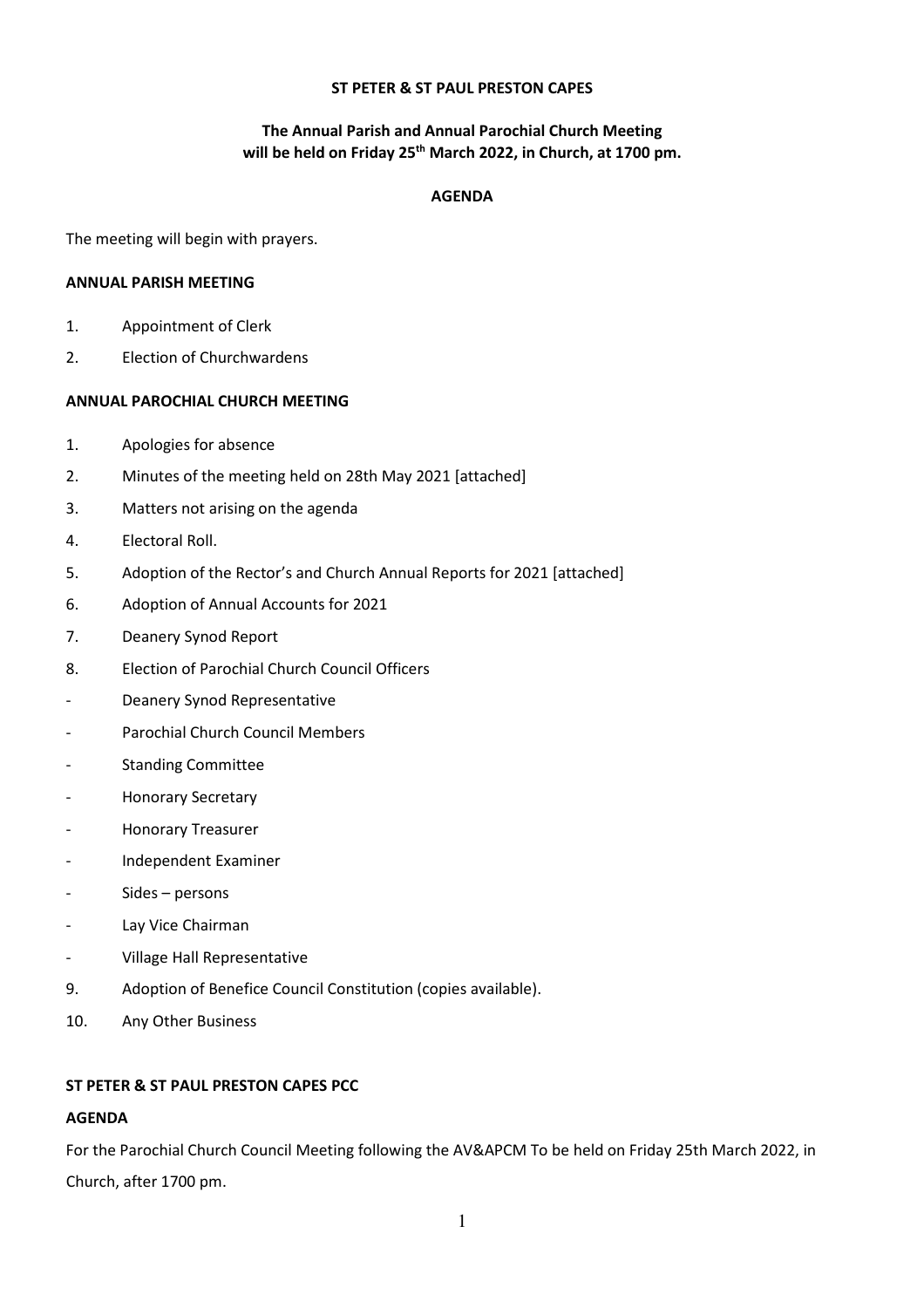- 1. Apologies
- 2. Safeguarding
- a) Meeting.
- 3. Services
- a) Jubilee Sunday June 5th
- b) Pet Service
- 4. Fabric
- a. Safety Fence
- b. Draft Church Improvements Wish List
- 5. Fund Raising
- a) Quiz Night report
- b) Plant Sale 16th May
- c) Ride and Stride 10th Sept
- d) Harvest Supper 26th Sept
- e) Repeat Mexican Evening ??
- 6. AOB
- 7, Date of next meeting Friday 20th May. Venue.

# St. Peter & St. Paul Preston Capes

# Minutes of the Annual Parish and Annual Parochial Church Council Meetings held in Church, on Friday 28th May 2021 at 1600 pm.

Present; the Rector the Rev Malcolm Ingham, Heather Wilson (chair), Elizabeth Dearns, Peter Smith, Claire Hoare, Mireya Weaver, V Brassey , Pauline Clarke, John Wilshire and Gerard Hoare.

Apologies for absence;

The meeting opened with a reading and prayers by the Rector.

### ANNUAL PARISH MEETING

1 Appointment of Clerk.

Mr Hoare was appointed.

2. Election of Churchwardens.

The Rector expressed his thanks to both present 'wardens for all their efforts through inter-regnum, before it and during the corona pandemic for the previous 14 months. He especially thanked V Brassey who wished to retire after some 12 years of excellent and most dependable service.

Gerard Hoare alone, was proposed for re-election by V Brassey, seconded by Peter Smith and confirmed by all being in favour. There were no other nominations.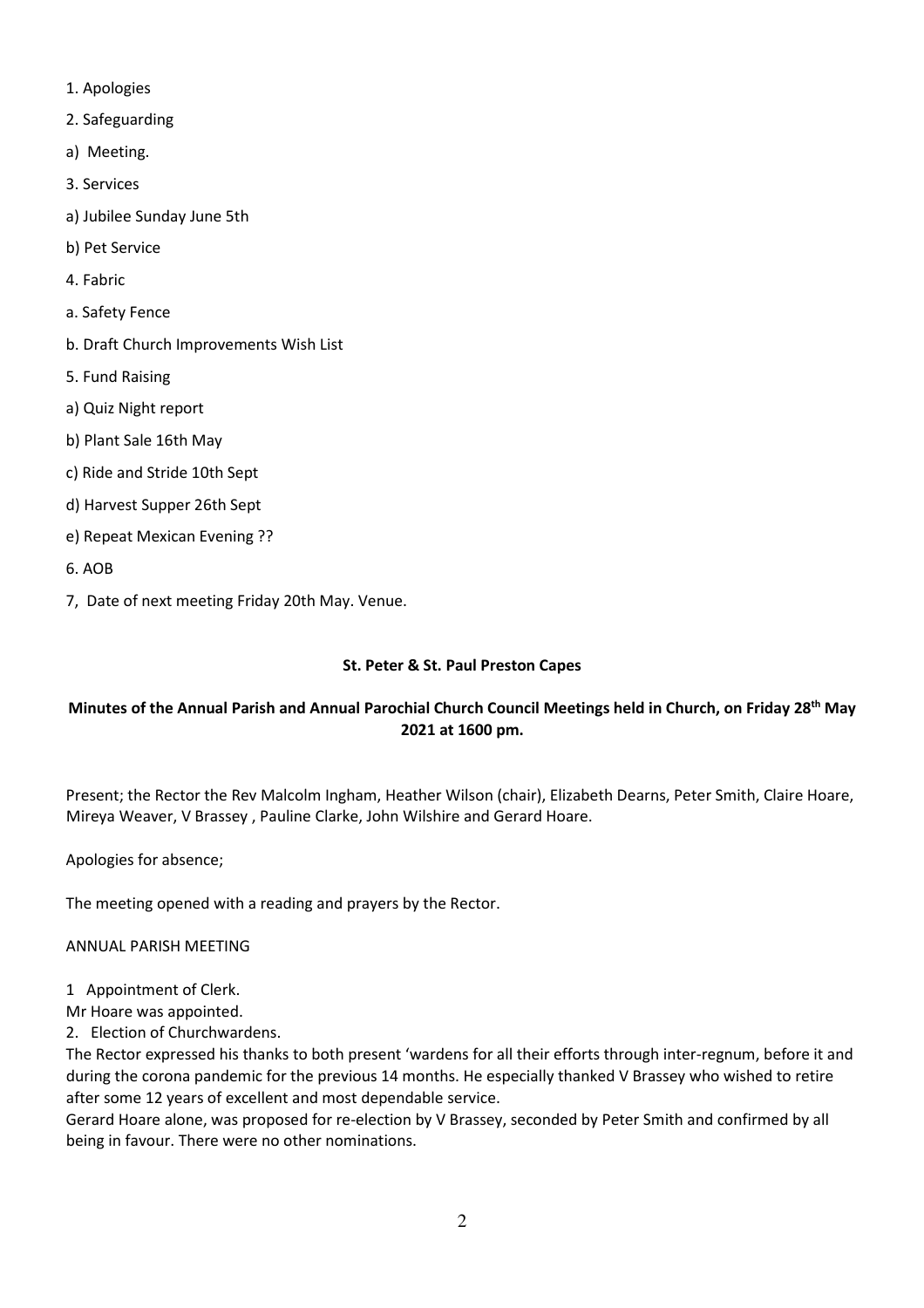### ANNUAL PAROCHIAL CHURCH MEETING

1. Apologies; Received from Tic Bridgeman, Anabel Lewis Bowen, and Kevin & Susie Smith.

2. Approval of the minutes of the last APCM on 27<sup>th</sup> March 2019. It was proposed by Claire Hoare and seconded by Peter Smith that the minutes be approved. All in favour.

3. Matters Arising. There were none.

## 4. Church Electoral Roll;

The Roll Officer V Brassey confirmed there were thirty-one (31) persons on the Roll as of  $1<sup>st</sup>$  May 2021. All persons present at this meeting were on the said Roll and thus entitled to vote.

5. Adoption of Annual Report for 2020. Carried unanimously, all were in favour.

## 6. Adoption of the Annual Accounts for 2019 and 2020.

These had been circulated and Peter Smith proposed and V Brassey seconded the proposal that both years accounts be adopted. Carried unanimously, all were in favour. The Rector signed the said accounts in front of the meeting.

## 7. Deanery Synod Report.

Anabel Lewis-Bowen was the appointed PCC Representative and had not resigned this task. There was no Report as D Synod had not met this last 14 months due to Corona virus.

The Rector gave an explanation of the democratic process in the Church of England and how this APC meeting and PCC were important in the structure by reporting upwards to Deanery Synod, which reported to Diocesan Synod, which in turn reported to General Synod, where national church decisions were made.

# 8. Election of Parochial Church Council (PCC) Officers.

Deanery Synod Representative; Anabel Lewis-Bowen.

PCC Members; Existing members were willing to stand again except for Anabel Lewis-Bowen, and the retiring churchwarden V Brassey was added.

John Wilshire proposed and Pauline Clarke seconded that all seven persons being Heather Wilson, Elizabeth Dearns, Peter Smith, Claire Hoare, Mireya Weaver, V Brassey, and Tic Bridgeman be appointed. Carried. All in favour.

Standing Committee; Agreed this would consist of the Rector, Churchwarden, V Brassey and Elizabeth Dearns. All in favour.

Honorary Secretary; There was no nomination. Gerard Hoare would be Acting Secretary, default option. It was hoped a proper secretary might be co-opted in due time.

Honorary Treasurer; Elizabeth Dearns was thanked by the Rector on behalf of the meeting for her important work and her re-election was proposed by Heather Wilson, seconded by Mireya Weaver and carried by unanimous vote.

Independent Examiner; The Hon Treasurer proposed that Nicola Goddard from Everdon be appointed. All were in favour.

Sides Persons. All PCC members and Anabel Lewis-Bowen would be expected to assist, making x 9 available for rota.

The Rector commented on how very important sides persons were at services, when very often they were the first person anyone met for welcome or assistance.

Lay Vice Chair. Gerard Hoare proposed and V Brassey seconded that Heather Wilson be re-appointed. Carried unanimously.

Village Hall Representative. Agreed unanimously that Gerard Hoare and Heather Wilson should share this role.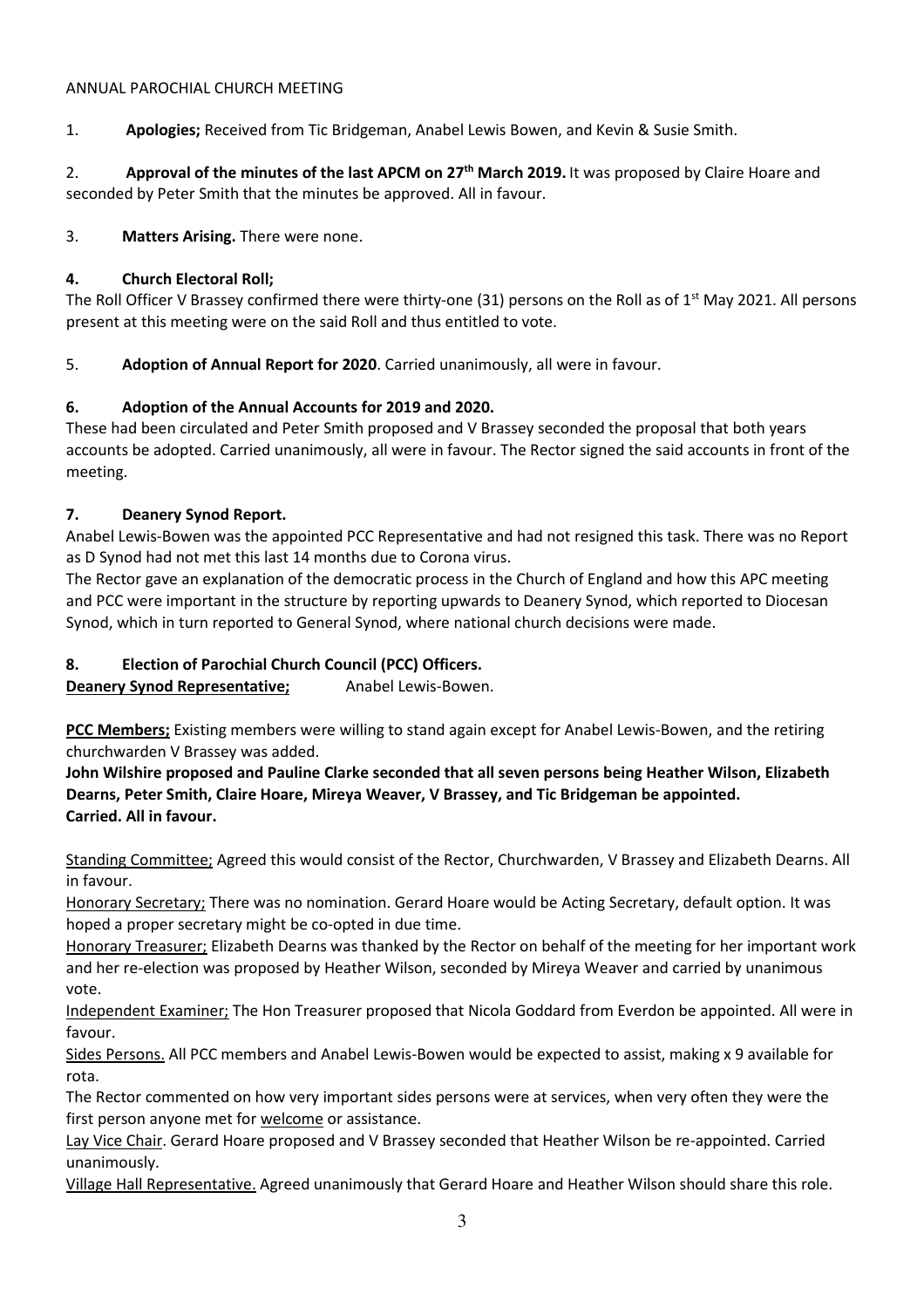#### 9. Any Other Business. There was none.

The meeting was closed with prayers lead by the Rector.

### Rector's Report 2021

What a long time ago and what a different world January 2021 seems. Having celebrated Christmas together in a limited way in person we once again moved out of our church buildings and met online to worship and to build one another up.

The new website performed admirably hosting our weekly YouTube services and a raft of resources. By Ash Wednesday we were ready for a bit of variety and we held our service on Zoom, live from the Vicarage and then, also on Zoom, met as a Lent Group to work through the Good Book Company study on the Passion.

These uses of technology were a real Godsend in the lockdown, but it was wonderful to be back in our church buildings for the celebration of hope and new life in Christ at Easter even with many restrictions still in place. Weddings, Baptisms and Funerals all began to look a lot more normal. We adjusted quickly and successfully to the new marriage regulations that came into force in May which was just as well as 2021 saw us very much in "catchup" mode as we sought to accommodate all those who had been forced to postpone their weddings during the pandemic lockdowns.

In May we also held our APCMs in person to meet the legal requirements and the annual reports were all posted on the website so that the benefice as a whole could become more aware of what was going on in each individual parish.

Sadly not every event that we would have hoped to restart was able to go ahead whilst restrictions and uncertainty still existed and although we were able to give thanks to God for the harvest in our churches both Charwelton and Preston Capes had to cancel their Harvest Suppers. It was not all doom and gloom, however, as many activities did take place where we were able to connect with our wider communities such as a plant sale, coffee mornings, Jazz and drinks in the garden, a Scarecrow festival and village quiz to name but a few.

In the autumn we ran a Christianity Explored course at Badby which was open to all, providing an opportunity to discover the Good News that Jesus is in a relaxed and unpressurised environment. It is hoped to run the course again in the future as well as the Hope Explored course, a shorter option which leads into the Christianity Explored course.

Finally in October I was inducted as your Rector by Archdeacon Richard, something which (in normal times) would have happened at my licensing but which couldn't as that had been via Zoom back in 2020. It was also special to be able to observe Remembrance Sunday in person this year which had not been possible the year before. Likewise, Advent and Christmas were much more opportunities to rejoice together with one another in person with the only dampener being yours truly testing positive for Covid-19 on Christmas Day morning and having to self-isolate rather than lead the celebrations.

As I close my report, let me take you back to the beginning. Back in January I met with the parish treasurers and together we looked at how we could attempt to pay the Parish Share which is the contribution that we need to make to Peterborough diocese. Instead of using formulas, I am pleased to say that we exercised grace and humility as well as a spirit of openness and partnership as each treasurer (with the approval of their PCC) decided how much each church could contribute. I am pleased to report that I have been led to understand that as a result, we are the only group of churches in the whole deanery who therefore managed to pay their parish share in full for 2021 and I think that this is something that we should celebrate as a great example of the Benefice working together. a sign, I hope, of much more to come.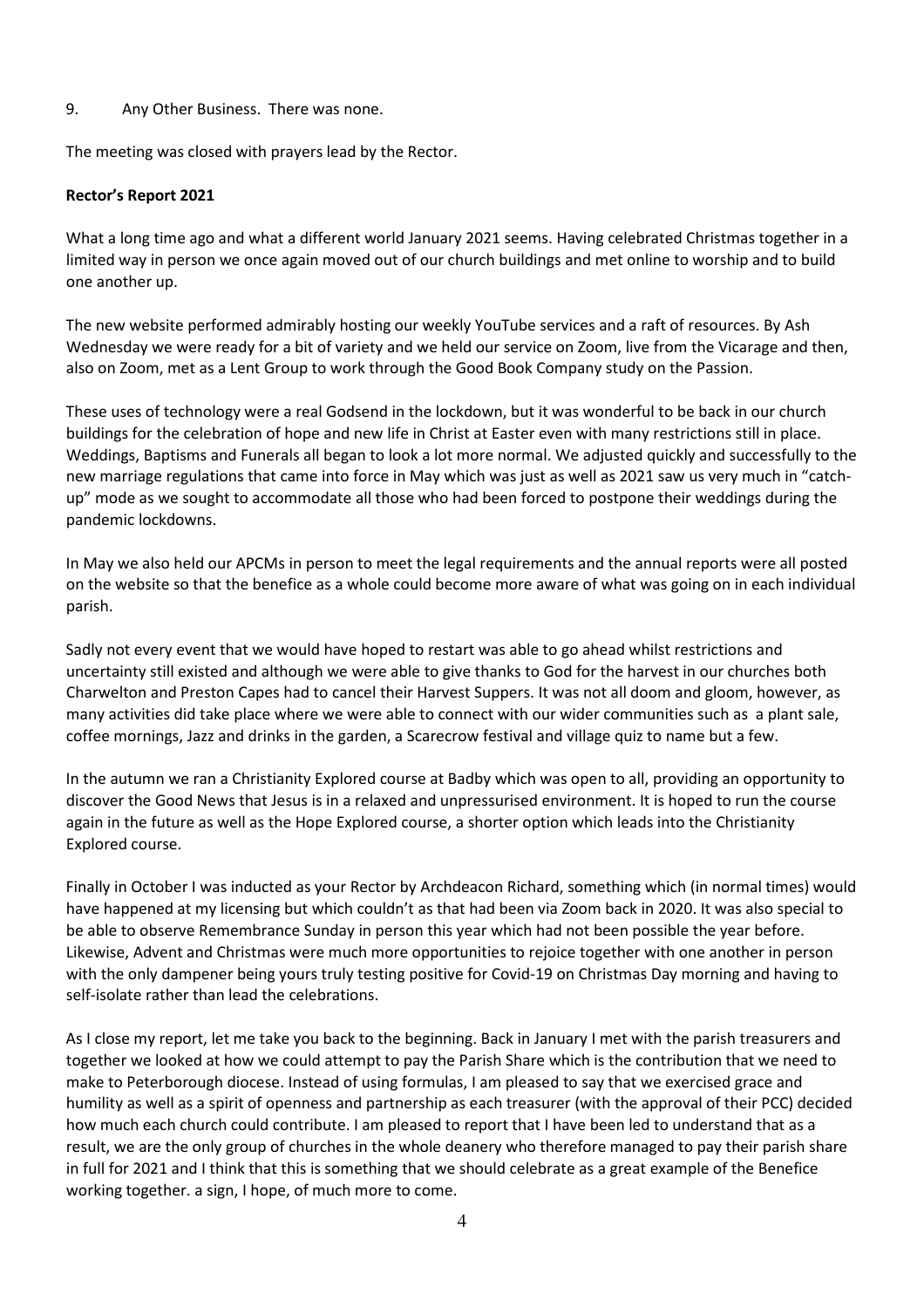## ST. PETER & ST. PAUL, PRESTON CAPES ANNUAL REPORT FOR 2021

Background:

The Parish of St. Peter & St. Paul, Preston Capes, is part of the United Benefice of Badby with Newnham and Charwelton with Fawsley and Preston Capes. The Parochial Church Council [PCC] has responsibility for co-operating with the incumbent and representatives of the other four parishes in the Benefice, in promoting all aspects of the mission of the church.

The PCC also has maintenance responsibilities for the church building and churchyard.

This report has been prepared and approved by the PCC.

## Membership:

Members of the PCC are either ex officio or elected by the Annual Parochial Church Meeting [APCM] in accordance with the Church Representation rules. During the year the following 9 persons served as members of the PCC.

Rector: The Revd.Malcolm J. Ingham.

Churchwarden: Mr. Gerard Hoare (also Acting PCC Secretary).

Elected Members: Mrs V Brassey, Mrs. Victoria Bridgeman. Mrs. Elizabeth Dearns (Hon.

Treasurer). Mrs. Claire Hoare. Mrs. Heather Wilson. (Lay Vice-Chair). Mrs. Mireya Weaver and Mr. Peter Smith.

Deanery Synod Representative: vacant.

## Committees:

As required by law, the Standing Committee has power to transact, in extremis, the business of the PCC between its meetings, subject to any directions given by the Council. Standing Committee membership consists of the Rector, Churchwarden, Mrs V Brassey and the Hon. Treasurer. It did not meet during the year.

### Representatives:

The Parish was represented on the Benefice Council by the Churchwarden and the Hon Treasurer. (In the latter's absence an Hon. Secretary can deputize). The PCC's nominated representatives on the Preston Capes Village Hall Committee were Mr. Hoare and Mrs Wilson.

Electoral Roll and church attendance: (2020 year in brackets).

There were 31 (27) members of the Electoral Roll confirmed at the APCM on 28th May 2021. The roll was renewed in the year 2019. The 17 (19) Sunday Services during the year produced an average normal attendance inc. children of 12.8 (11.5) Other numbers were: Harvest Festival 20+3 (34+8), Carol service 50+3.

Two services, the Pet service 18+3 and Act of Remembrance were Lay lead.

# Review of the year 2021

The PCC's 9 (9) members met 5 times during the year with an average attendance of 7.7 (7.2). PCC meetings were primarily concerned with the restrictions of corona virus, service arrangements, fundraising and fabric matters. Owing to the Corona virus lockdown there were no services here in January, February and March , or in Holy Week or at Easter.

There was one United Benefice Services here, a Pet Service in August (18+3+10 dogs). There were no baptisms, one funeral , one interment of ashes and one wedding during the year.

The PCC would like to pay special thanks to Miss Lewis-Bowen, Mrs. Maureen Franks, Ms. Lorraine Banister and Ms Pauline Clarke for sharing the opening and locking of the church daily, Dr. Penelope Rapson who retired as organist after about 40 years service, Mr. Richard Hale for winding the clock and flying the flag, the bell-ringers, Mrs. Sheila Bull as Tower secretary ,